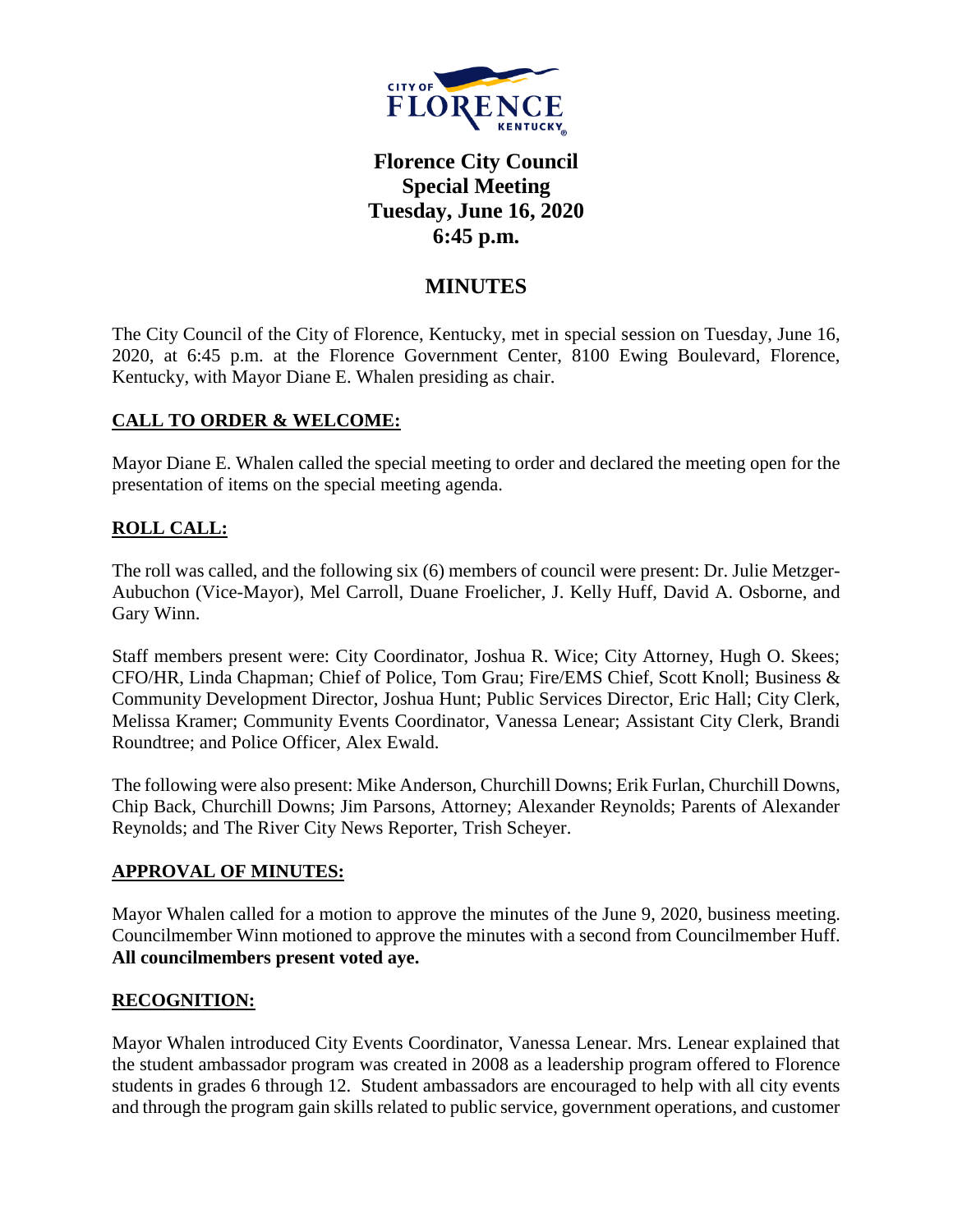service. The process to apply for the program begins in March. Eligible students submit an application with two letters of recommendation. Next, selected students will complete an essay and undergo an interview. This year the interviews were conducted by Boone County Family Court Judge, Linda Bramlage; Florence City Councilmember, Gary Winn; Volunteers, Nancy Trotter and Brenda Sparks. Following the interview, chosen students will serve one year beginning on July 1 through June 30.

The student ambassador program received the 2019 Program of the Year by the Kentucky Recreation and Parks Society. Mrs. Lenear thanked the Mayor and City Council for their support of the program and allowing her to organize the program.

Mrs. Lenear explained the students receive many benefits while participating in the program including development in public speaking, leadership skills, increased knowledge of city and municipal government, community services hours, friendships, and receive uniforms. Senior ambassador students are also eligible to receive a scholarship.

This year, scholarships were presented to Alexander Reynolds and Rebecca Mulroney. In addition to Alexander and Rebecca, the following students also completed the 2019-2020 ambassador program: senior ambassadors, Zane Schneider, Jennifer Schalk and Sydney Gilson; junior ambassadors, Jake Workman, Miles Gilson, and Joel Klein; youth ambassadors, Jordan Dalcour, and Jonathan Glier-Simkus. The students did not attend the meeting as in years past due to COVID-19 and restrictions. This year's ambassadors will receive a certificate in the mail thanking them for their participation.

Mrs. Lenear thanked the parents for their support and introduced this year's scholarship winners, Seniors, Alexander Reynolds and Rebecca Mulroney. Senior, Rebecca Mulroney, was unable to attend. Mrs. Lenear introduced Senior, Alexander Reynolds. Alex recalled his time in the ambassador program including the initial interview process with Councilmember Winn. Alex learned a great deal in the program and particularly enjoyed his first event, the Annual Independence Day program. He enjoyed all the fellow ambassadors he met in the program and residents within the community. He felt the active civic engagement and interaction with the community was a positive experience. His favorite event he volunteered for was the Halloween Event. Alex believes the program builds character and he enjoyed his participation in the program. Alex thanked Mrs. Lenear, Mayor Whalen, and City Council.

Councilmember Aubuchon inquired what his future plans were. Alex let her know he intends on attending University of Louisville. He plans to pursue a major in political science and minor in economics. Alex is excited for his new venture and will miss the great city of Florence.

### **MUNICIPAL ORDER MO-10-20:**

Mayor Whalen called for a motion to place Municipal Order MO-10-20 on the agenda. Councilmember Carroll motioned to approve, with a second from Councilmember Winn. **Council approved by unanimous vote.**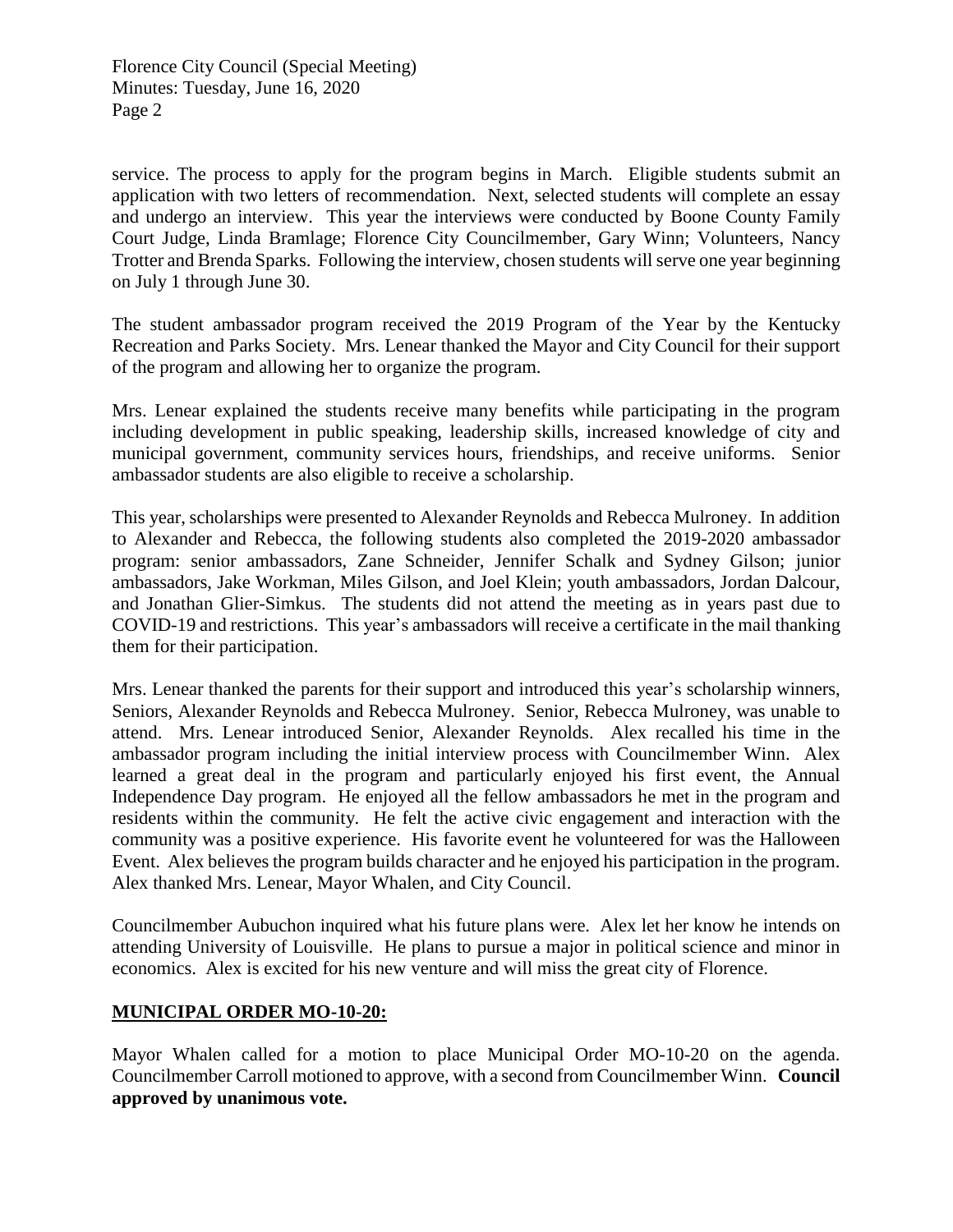Florence City Council (Special Meeting) Minutes: Tuesday, June 16, 2020 Page 3

Mayor Whalen read Municipal Order MO-10-20. A Municipal Order of the City Council of the City of Florence, Kentucky, authorizing the issuance of Industrial Building Revenue Bonds, Series 2020, to assist Turfway Park, LLC, or assigns, to finance the acquisition, construction and equipping of an industrial building facility located within the City of Florence, Kentucky and to improve said facility; Authorizing the issuance of additional bonds; Providing for the pledge of revenues for the payment of said bonds; Authorizing a Lease Agreement between the City of Florence, Kentucky and Turfway Park, LLC, or assigns, with respect to the facility (the "Agreement"); Authorizing a trust indenture appropriate for the protection and disposition of such revenues and further to secure the payment of said bonds; Authorizing a bond purchase agreement; and Authorizing a home office payment agreement.

Mayor Whalen called for a motion to approve Municipal Order MO-10-20. Councilmember Osborne motioned to approve, with a second from Councilmember Froelicher. **Council approved by unanimous vote.**

### **SECOND READING OF ORDINANCE O-6-20:**

Mayor Whalen read Ordinance O-6-20. An Ordinance adopting and approving an amendment to the fiscal year 2019-2020 budget of the city (Amendment #2). The purposes of this amendment are as follows: (a) to reflect increases in the General Fund Revenue due to expanded storm water charges resulting from re-measuring affected areas, together with increases in fees from Code Enforcement Citations; (b) to reflect a decrease in General Fund Revenue resulting from the delay in Occupational License filing deadlines caused by the COVID-19 crisis; (c) to reflect an increase in General Fund Expenditures due to an increase in Fire/EMS Department unscheduled overtime and ongoing apparatus maintenance issues; (d) to reflect an increase in expenditures from the Health and Dental Fund based on a higher level of year-to-date claims; and (e) to reflect an increase in the Water and Sewer Fund expenses for higher levels of water purchases caused by increased water usage from families sheltering in their homes.

Mayor Whalen called for a motion to approve the second reading of Ordinance O-6-20. Councilmember Carroll motioned to approve, with a second from Councilmember Winn. **All councilmembers present voted aye.** 

### **SECOND READING OF ORDINANCE O-7-20:**

Mayor Whalen read Ordinance O-7-20 and Exhibit A. An Ordinance adopting and approving the fiscal year 2020-2021 budget of the city, including the General Fund, the Municipal Aid Road Fund, the Infrastructure Fund, the Asset Forfeiture Fund, the Aquatic Center Fund, the Water & Sewer Fund, the World of Golf Fund, and the Health and Dental Fund. Budgeted resources and expenditures are as shown on Exhibit A.

Mayor Whalen called for a motion to approve the second reading of Ordinance O-7-20. Councilmember Aubuchon motioned to approve, with a second from Councilmember Huff. **All councilmembers present voted aye.**